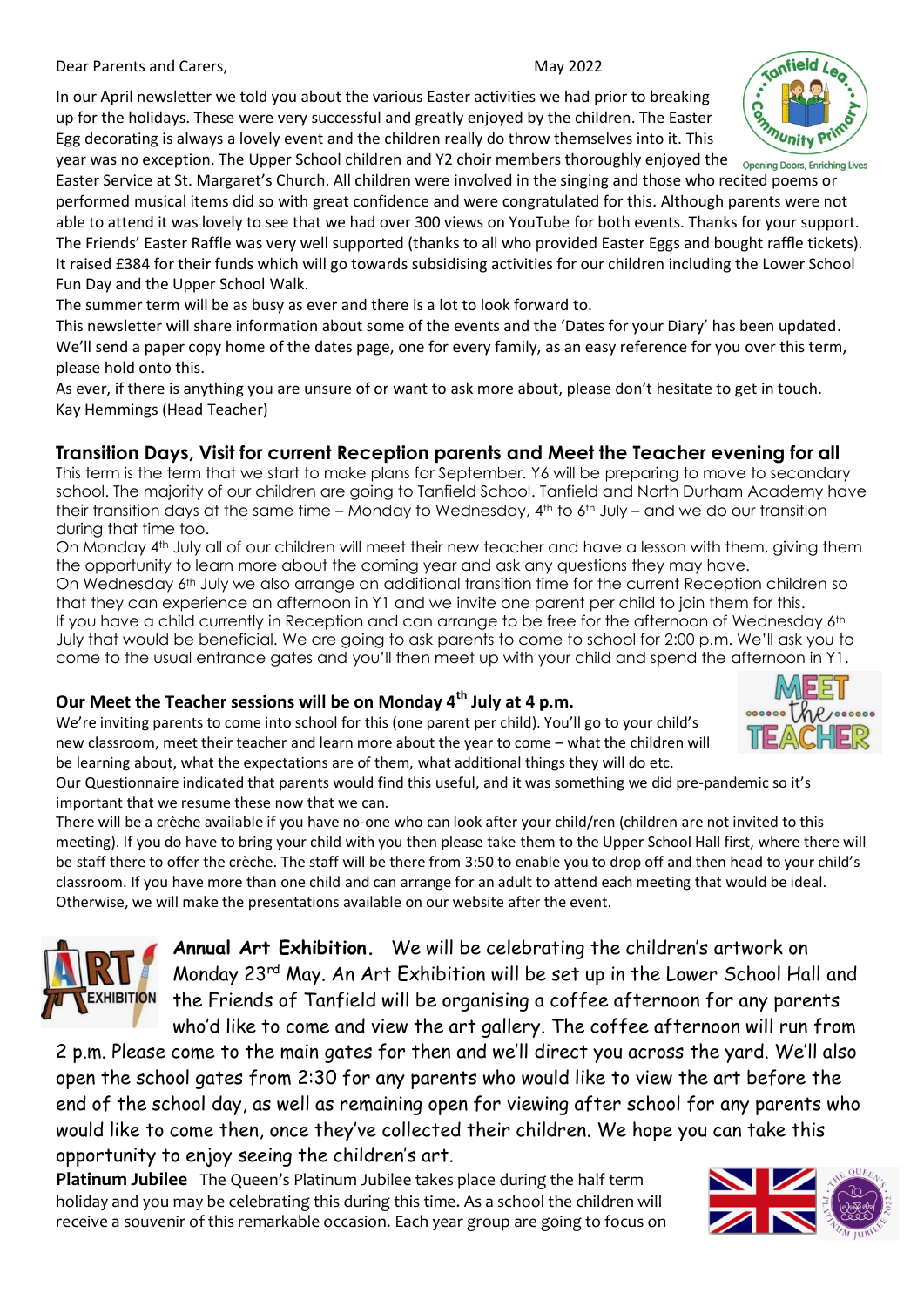different decades of her reign and a display will be put together to celebrate this. We will also hold a Red, White and Blue day on Tuesday 24<sup>th</sup> May so that children can acknowledge this significant event. It will be non-uniform and we'll ask the children to wear something red, white and blue.

# **Sports Week**

Our annual Sports Week will take place straight after May half term. Events include:

**Active Morning** CnS will be arranging this to kick start the week on the Monday. This is for all children from Y1 to Y6.

## **Sponsored Family Bike Ride**

This year this will take place on the Monday night (6<sup>th</sup> June) straight after school. We encourage families to do this together and it's suitable for children who can confidently ride a bike – generally children from Y3 up to Y6 with some capable cyclists from Y2. We cycle from school, linking with the cycle path opposite Tanfield School, up to Leadgate and back. It's about 13 miles in total.

Those children who are not able to have an adult accompany them can still come as long as we know in advance so that we can arrange our staff to accompany them.

We ask children to get sponsors for this from friends and family. The money goes towards paying for various enrichment activities in school including funding the bus to the theatre, author visits etc.

We will email a letter and sponsor form to all parents soon and give out paper copies to those children who request them.

### **Sports Day – Tuesday 7th June**

I am pleased to say that we will be able to invite parents to attend Sports Day this year. During the pandemic we made changes to the way we did this and felt that this worked well so we will be continuing with this arrangement this year. We will not be holding a parent or toddler race.

If you can join us, please enter via the main gates just before the scheduled time for the Sports Day and join us on the school field. As we are inviting parents we will not be recording this event as well.

**SPORTS DAYS for all year groups: 9:15 – Years 5 and 6 10:15 – Years 1 and 2 11:00 – Pre-School (Bumblebees only) 12:45 – Pre-School (Ladybirds and Caterpillars) and Reception 1:30 – Years 3 and 4**

### **Y5 and Y6 Activity Day**

This will now take place at our school and involve a variety of activities including a climbing wall. It's always a great day for the children.

There will be other additional activities during the week too, lots of action for the children ☺

## **Educational Visits this term**

Y5 and Y6 Activity Day at our school Friday 10<sup>th</sup> June Y3 In It Together Conference Wednesday 22<sup>nd</sup> June 56T Monozukuri visit at Nissan Thursday 23rd June 6P Monozukuri visit at Nissan Friday 24th June Pre-School, Reception and Y1 Hall Hill Farm Wednesday 13<sup>th</sup> July More information about these will come out soon.

**Residential Visits to Grinton and Howtown – Autumn 2022**



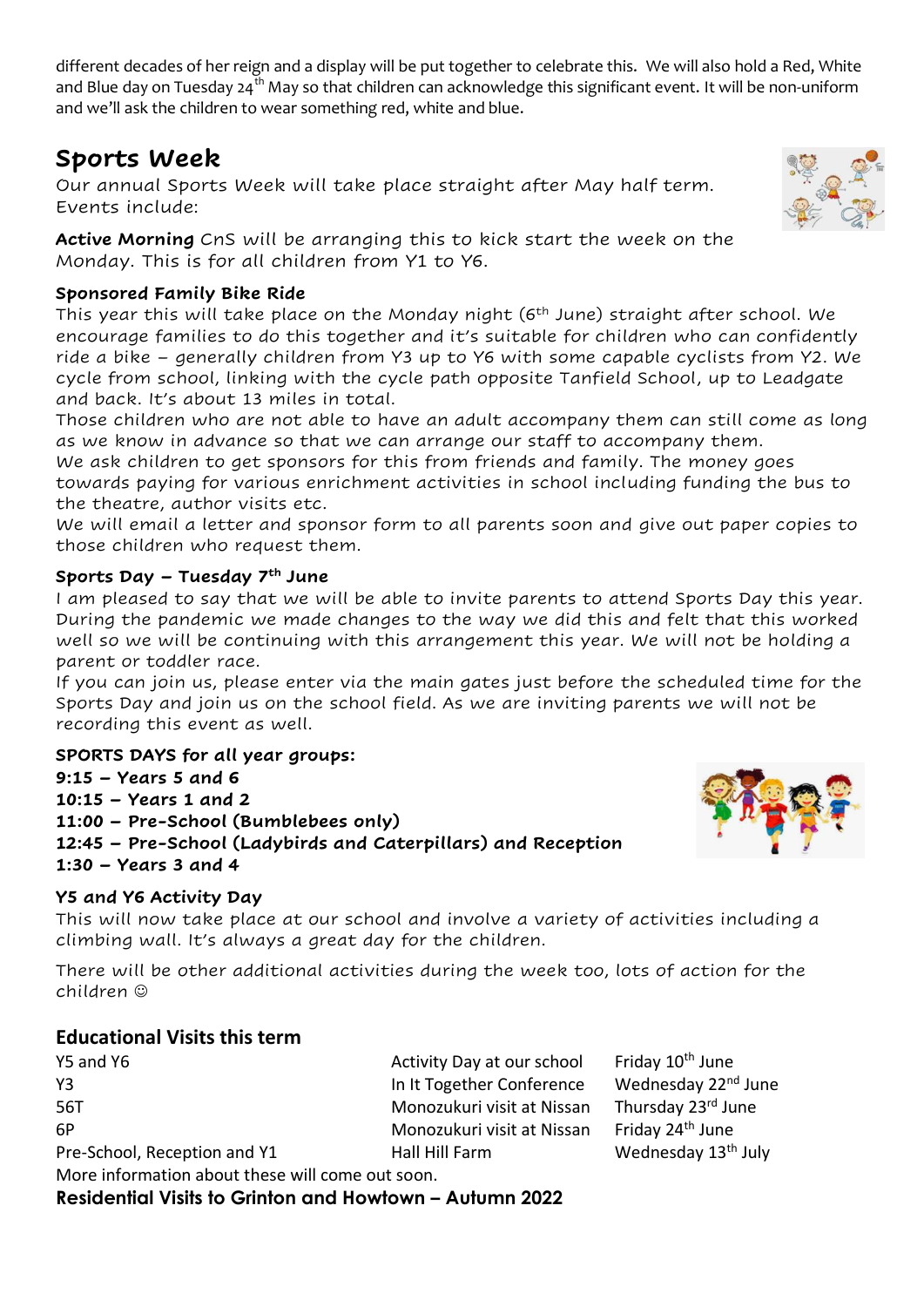Thanks to all parents in Y4 and Y5 who have booked their children on to the residential visits in the autumn term. Payment of half the total cost is due now for Grinton and for Howtown this is due on 4th July.

If you can ensure you keep up with this it makes the payment so much easier.

If you have not booked but your child is now thinking they would like to go, please get in touch and we will see if it is possible to confirm a place. Both are great experiences for the children and not to be missed.

### **After School Clubs and May Half term Holiday Club**

The CnS programme of After School Clubs started last week.

They are offering the following from the end of the day until 4:15  $\omega$  £3 per session paid in advance:

Monday – Dodgeball for Reception to Y2 Tuesday - Cricket for Upper School (Y3 – Y6)

Wednesday - Multisports for Reception to Y2

Thursday - Dodgeball for Upper School (Y3 – Y6)

Friday - Golf for Reception to Y6

To book please use the following link:

*After School Clubs Booking Link - <https://cns-sports-stars.class4kids.co.uk/term/131>*



CnS are also going to offer a Multi Activity Holiday Camp for the three training days we have in May –  $25^{th}$  to  $27^{th}$ May.

To book please use the following link:

*Multi Activity Holiday Camp Booking Link for May training days - <https://cns-sports-stars.class4kids.co.uk/camp/66>*

**Spanish** continues to take place on a Tuesday night too – End of the day until 4:15 for children from Y2 upwards. Please contact the office if your child would like to attend.

## **Staff Training Day**

The staff training in May will be focusing on two areas for development. First of all, we'll be continuing with work on the curriculum, continuing to upskill teachers' knowledge of their subjects. In addition to this we'll be using the 'Great Teaching Toolkit' which is a new approach to professional development. It uses a model based around 4 areas of learning. It's personalised and is evidence based. Its aim is for people to be the best teacher they can be. We'll be using this programme for professional development over the next year.

# **Head Lice**

One of the positives of Covid (and there are not many!) has been that Head Lice have not been as prevalent. Now that we are mixing more, they are returning so can I remind you to check your child's hair regularly for evidence of them and take action, if necessary, as recommended by your local chemist. Thank you.

#### **The Home Walk Project**



We are very excited to announce that we have signed up for Years 3, 4 and 5 to take part in 'The Home Walk' project which is being run by The Walk and Talk Trust.

Children in Years 3, 4 and 5 will each receive a Guide Booklet, a Sticker book and some stickers. The project is about getting children and their families walking. Details of the project are fully explained in the Sticker Book and you can access a short video on their website: [www.homewalkproject.co.uk](http://www.homewalkproject.co.uk/) We hope your child is able to take part in this.

## **Academic Mentor**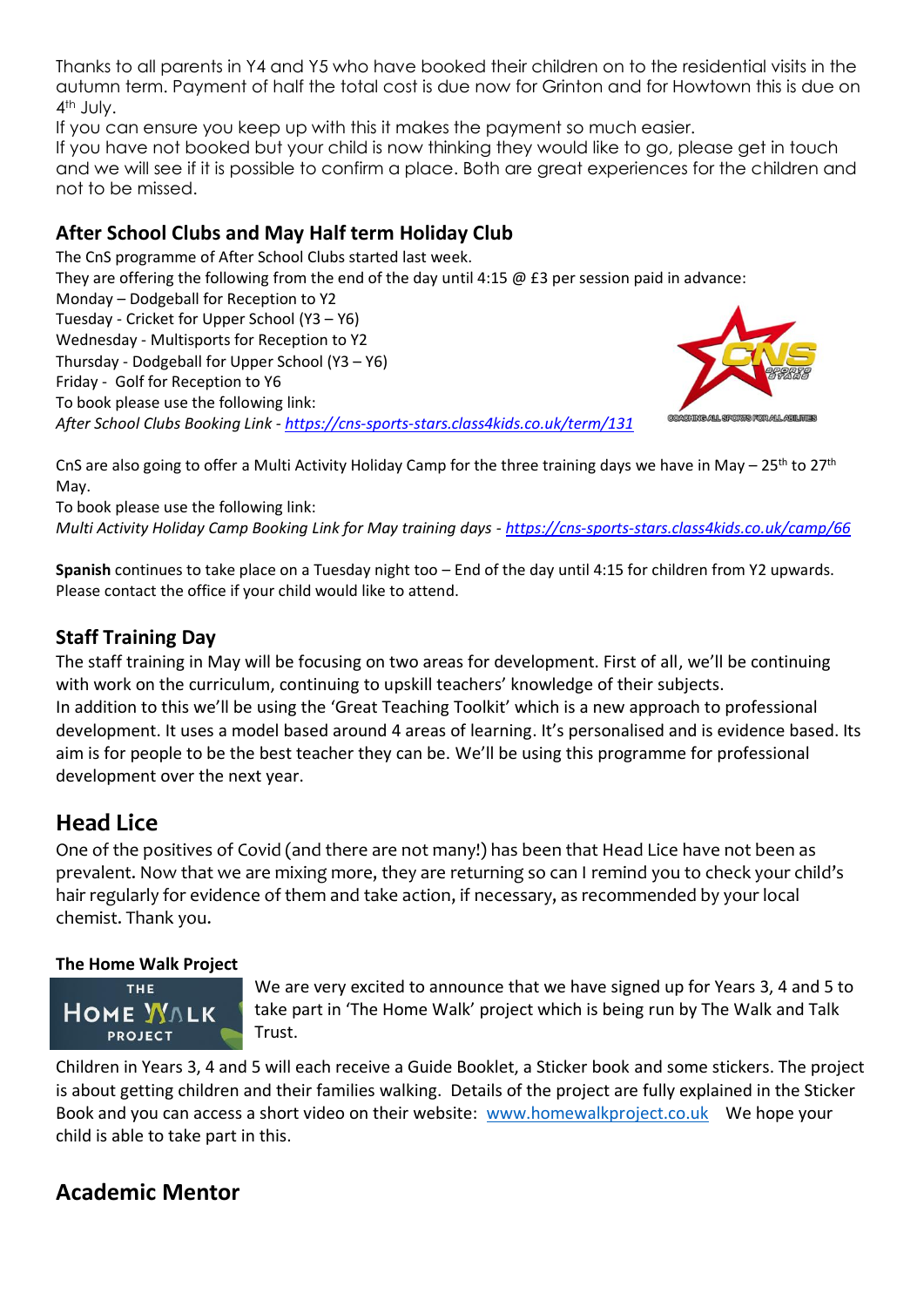As part of the government Catch Up initiative there is financial support to temporarily employ an Academic Mentor who is trained to support children's learning. We have employed Mrs Nielsen to carry out this role. Since January she has been working with children using the Lightning Squad programme (supporting reading) and will now take on a Maths support role, working with individuals and small groups to support their learning in Maths. We feel this additional support will be beneficial.

#### **Questionnaire and Ofsted**

We are currently working through all your responses to our Parent Questionnaire and as soon as we have done this, we will feedback to you and share any changes we will make as a result of this.

Thanks to all who completed online Parent View as part of this process.

The data shows that parents are very happy with the education we are providing. Thank you for your feedback. If there is anything you are ever concerned about then please make sure you talk to us about it. We can't do anything if we don't know.

As you know we have had an Ofsted Inspection this week. It will be a number of weeks before the report is published. We will share this with you when it is. I would like to take this opportunity to say thank you for the positive comments and words of encouragement we received from many of our parents. They were greatly appreciated. I'd also like to say that the children played an important role in the process. They behaved extremely well, showed how much they love learning and were keen to share their views with the inspector. This was all taking place when our Y6 were busy taking their SATs. It's a tough week for them but they really did show great focus and concentration, giving it their best. We've been particularly proud of the children this week.

| <b>May 2022</b> 71 responses (as of $12^{th}$ May 2022) 1 response = approx. 1.408% |                 |                           |                 |                 |             |  |
|-------------------------------------------------------------------------------------|-----------------|---------------------------|-----------------|-----------------|-------------|--|
| Question                                                                            |                 | <b>Strongly</b>           |                 | <b>Strongly</b> | Don't       |  |
|                                                                                     |                 | Agree+Agree               | <b>Disagree</b> | <b>Disagree</b> | <b>Know</b> |  |
| My child is happy at this school                                                    |                 | 100%                      | 0%              | 0%              | 0%          |  |
| My child feels safe at this school                                                  |                 | 100%                      | 0%              | 0%              | 0%          |  |
| The school makes sure its pupils are well behaved.                                  |                 | 96%                       | 4%              | 0%              | 0%          |  |
| My child has been bullied and the school                                            | <b>NOT BEEN</b> | <b>Strongly</b>           | <b>Disagree</b> | <b>Strongly</b> | Don't       |  |
| dealt with the bullying quickly and                                                 |                 | Agree+Agree               |                 | <b>Disagree</b> | <b>Know</b> |  |
| effectively.                                                                        | 73%             | 14%                       | 4%              | 1%              | 7%          |  |
| The school makes me aware of what my child will learn                               |                 | 84%                       | 10%             | 1%              | 4%          |  |
| during the year.                                                                    |                 |                           |                 |                 |             |  |
| When I have raised concerns with the                                                | NOT Raised any  | <b>Strongly</b>           | <b>Disagree</b> | <b>Strongly</b> | Don't       |  |
| school they have been dealt with                                                    |                 | Agree+Agree               |                 | <b>Disagree</b> | Know        |  |
| properly.                                                                           | 41%             | 58%                       | 1%              | 0%              | 0%          |  |
| Does your child have special educational needs and/or                               |                 | Figures for SEND based on |                 |                 |             |  |
| disabilities (SEND)? (yes or no)                                                    |                 | 14 responses              |                 |                 |             |  |
| If yes, 'My child has SEND, and the school gives them the                           |                 | 86%                       | 14%             | 0%              | 0%          |  |
| support they need to succeed.'                                                      |                 |                           |                 |                 |             |  |
| The school has high expectations for my child.                                      |                 | 93%                       | 4%              | 0%              | 3%          |  |
| My child does well at this school.                                                  |                 | 98%                       | 0%              | 0%              | 1%          |  |
| The school lets me know how my child is doing.                                      |                 | 95%                       | 4%              | 0%              | 0%          |  |
| There is a good range of subjects available to my child at this                     |                 | 97%                       | 1%              | 0%              | 1%          |  |
| school.                                                                             |                 |                           |                 |                 |             |  |
| My child can take part in clubs and activities at this school.                      |                 | 83%                       | 10%             | 4%              | 3%          |  |
| The school supports my child's wider personal development.                          |                 | 93%                       | 3%              | 3%              | 1%          |  |
| I would recommend this school to another parent.                                    |                 | 97%                       | 3%              |                 |             |  |

**Dates for Summer Term.** Please throw out your old 'Dates for the Diary' and replace it with this. We have made some changes and additions so please read through carefully. We have also sent a paper copy of this page home with your child. Thank you.